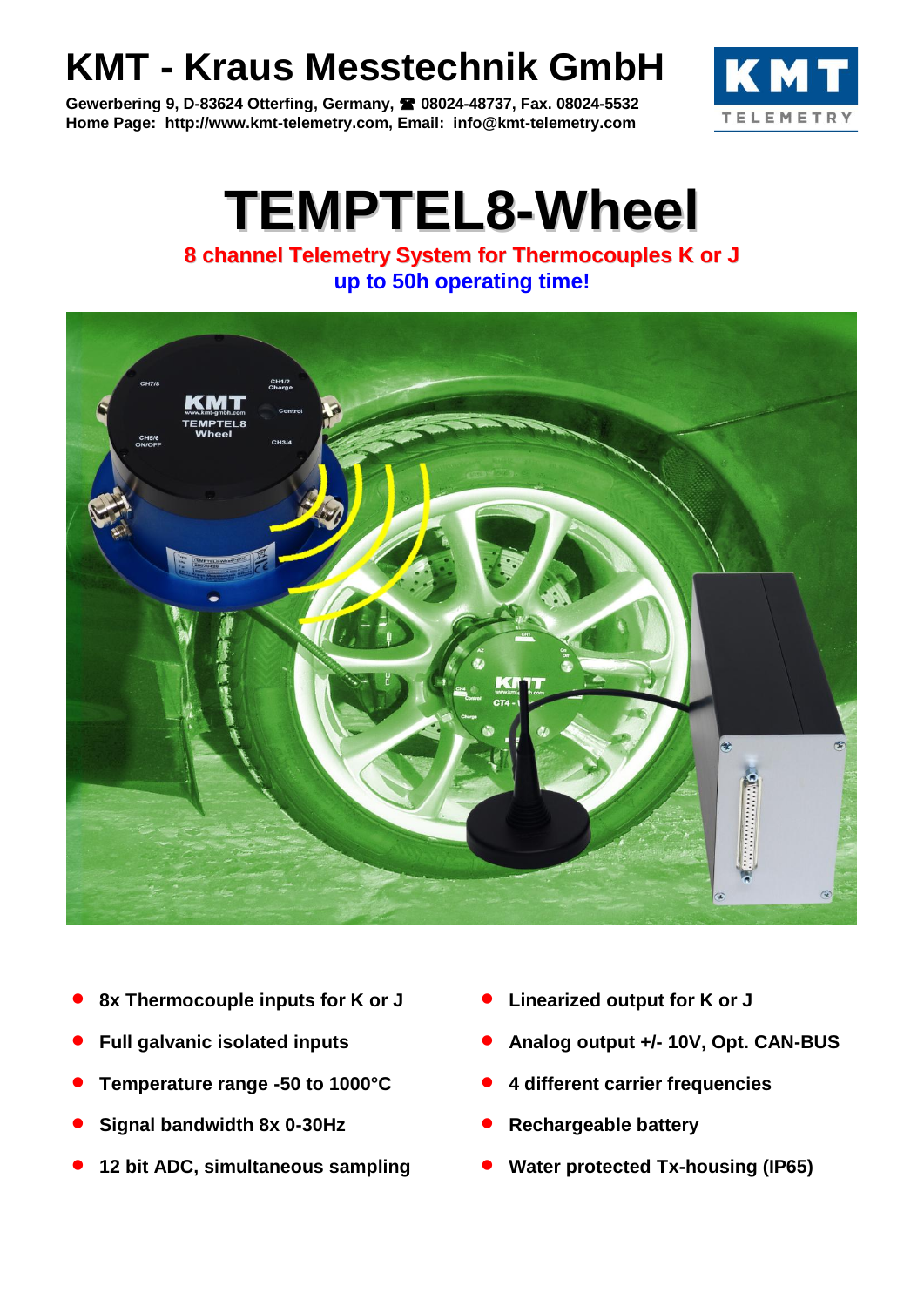## **General functions:**



TEMPTEL8-Wheel is an telemetry system designed for easy mounting onto rotating Wheels to provide noncontact transmission of temperature measurement.

Sensors inputs are connected via screw clamp. Measured values are prepared in analog format, digitized (12bit) and transmitted via radio frequencies. Four different carrier frequencies are provided, this allows up to four systems (e.g. for four wheels) to operate in parallel. The complete transmitter assembly is waterproofed to IP65 specifications.

The following thermocouples can be connected: Type K -50 to 1000°C (standard) or Type J -50 to 750°C (optional)

All inputs are full galvanic isolated!

The measured values are processed and output as  $+/-10V$  analog signals (linearized for K or J) at the BNC sockets (optional digital output for special PCM interface into a PC) on the stationary receiver located in a vehicle.

Resolution of 12 bits is standard; this enables an amplitude dynamic of 72 dB. The analog signal bandwidth is 0-30 Hz (-3dB) when configured as an eight channel. The measurement accuracy is +/-0.5 % (without sensor). The TEMPTEL8-Wheel is suited for operation at ambient temperatures of -20 to +70°C. The transmission distance between transmitter and receiving antenna is of the order of up to 10m (30 feet) - depend of application!

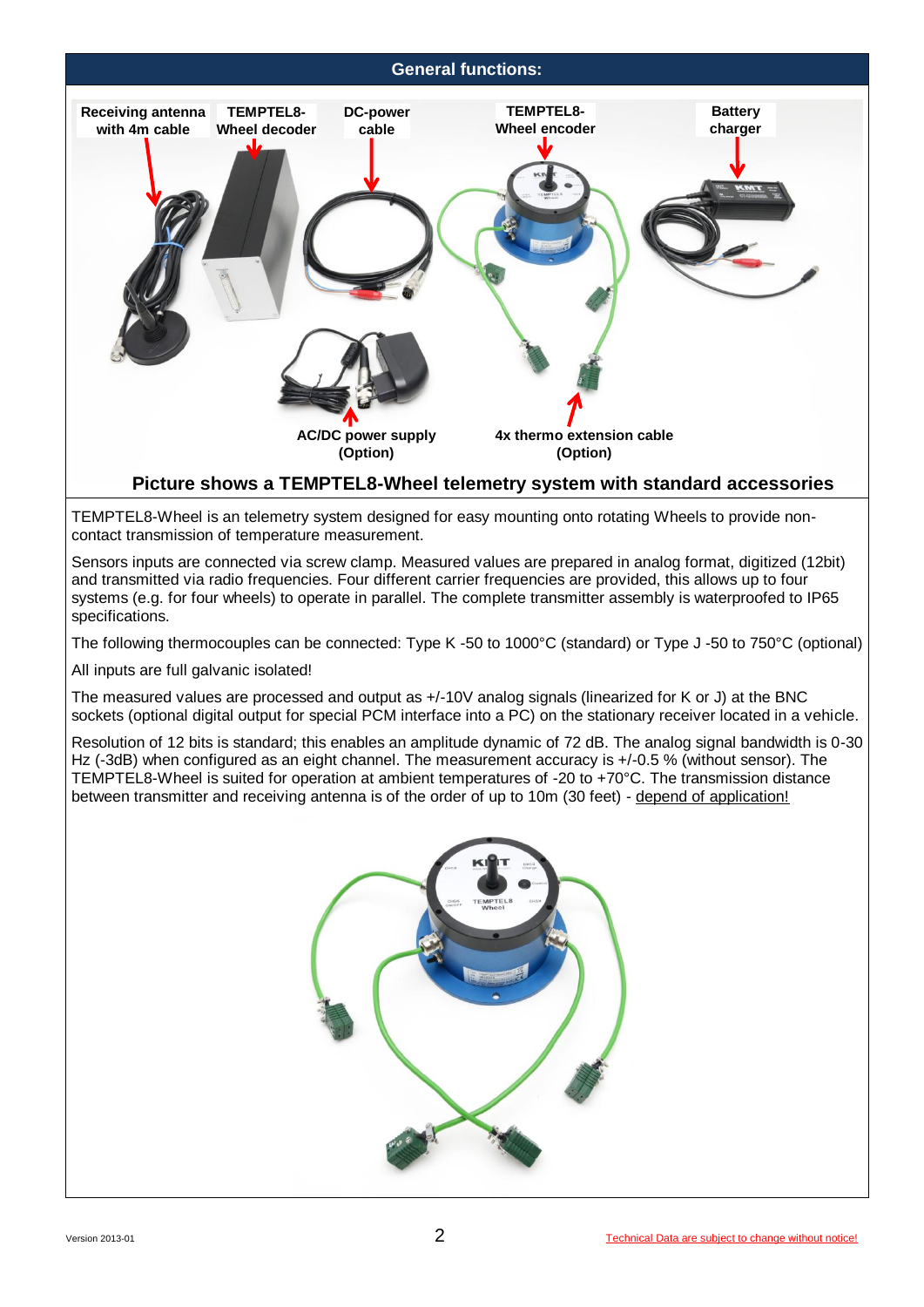